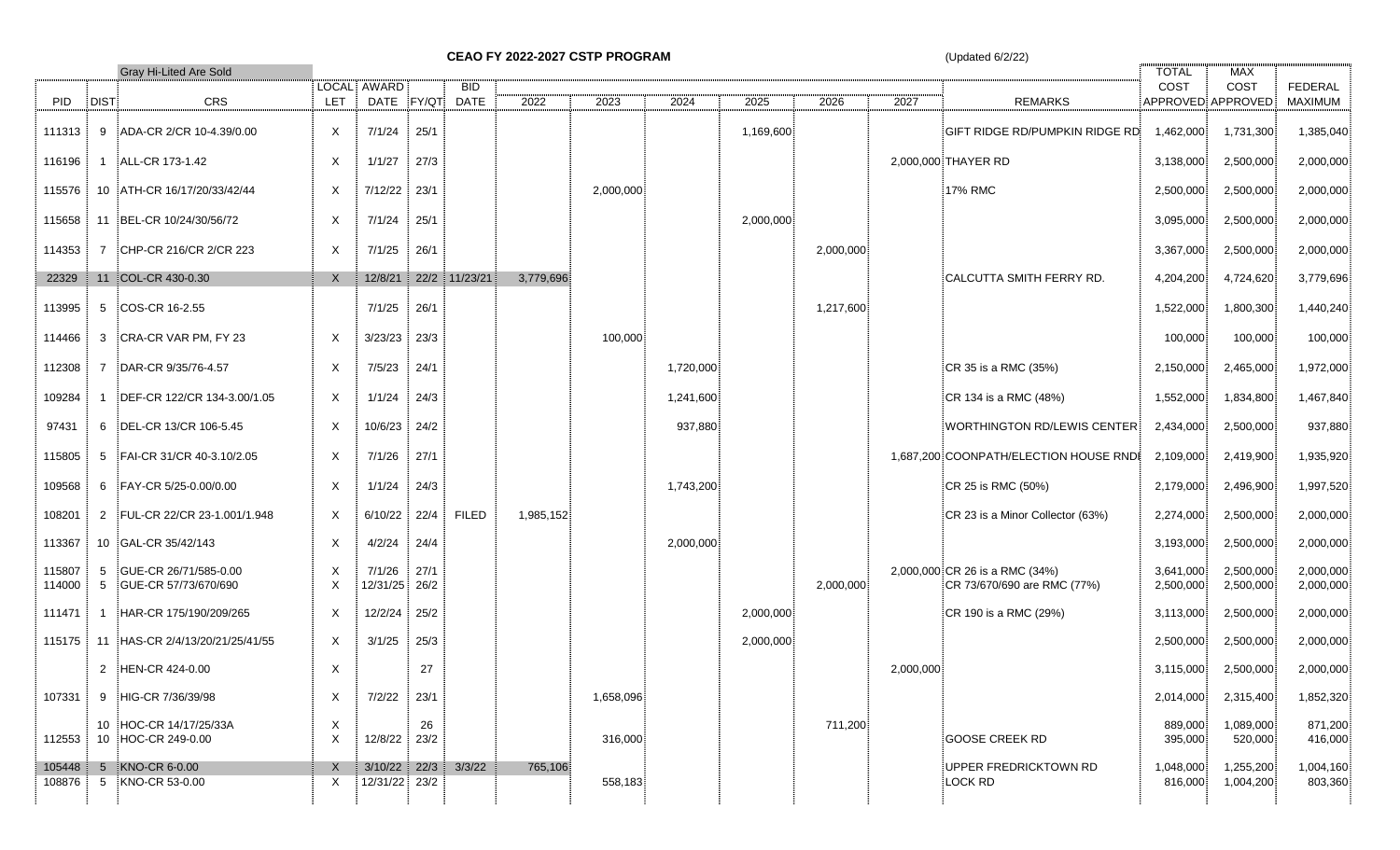**CEAO FY 2022-2027 CSTP PROGRAM** (Updated 6/2/22)

|            |             | <b>Gray Hi-Lited Are Sold</b>        |                           |         |                   |              |           |           |           |           |           | <b>TOTAL</b> | MAX                                    |                   |                |                |
|------------|-------------|--------------------------------------|---------------------------|---------|-------------------|--------------|-----------|-----------|-----------|-----------|-----------|--------------|----------------------------------------|-------------------|----------------|----------------|
|            |             |                                      | <b>LOCAL</b>              | AWARD   |                   | <b>BID</b>   |           |           |           |           |           |              | COST                                   | COST              | <b>FEDERAL</b> |                |
| <b>PID</b> | <b>DIST</b> | <b>CRS</b>                           | LET                       | DATE    | FY/QT             | <b>DATE</b>  | 2022      | 2023      | 2024      | 2025      | 2026      | 2027         | <b>REMARKS</b>                         | APPROVED APPROVED |                | <b>MAXIMUM</b> |
| 114412     | 7           | LOG-CR 9/10/11-0.00                  | X                         | 7/1/24  | $\overline{25/1}$ |              |           |           |           | 1,624,000 |           |              |                                        | 2,030,000         | 2,333,000      | 1,866,400      |
| 114354     |             | 7 LOG-CR 32/CR 130-5.68/1.01         | Χ                         | 7/1/25  | 26/1              |              |           |           |           |           | 1,432,800 |              |                                        | 1,791,000         | 2,091,000      | 1,672,800      |
|            |             |                                      |                           |         |                   |              |           |           |           |           |           |              |                                        |                   |                |                |
| 113419     |             | 6 MAD-CR 2/11/13/34/77               | X                         | 2/15/22 | 22/3              | 2/8/22       | 1,987,738 |           |           |           |           |              | ~65% Rural Minor Collectors            | 2,388,000         | 2,500,000      | 2,000,000      |
|            |             |                                      |                           |         |                   |              |           |           |           |           |           |              |                                        |                   |                |                |
| 111581     |             | 4 MAH-CR 12/23/31/32/59/65           | $\boldsymbol{\mathsf{X}}$ | 7/15/22 | 22/4              | <b>FILED</b> |           | 2,000,000 |           |           |           |              |                                        | 2,959,000         | 2,500,000      | 2,200,000      |
| 80674      |             | 4 MAH-CR 32-17.37                    | X                         | 8/31/22 | 23/1              | <b>FILED</b> |           | 2,000,000 |           |           |           |              | <b>WESTERN RESERVE RD</b>              | 7,403,000         | 2,500,000      | 2,000,000      |
|            |             |                                      |                           |         |                   |              |           |           |           |           |           |              |                                        |                   |                |                |
| 114060     |             | 3 MED-CR 24-0.00                     | $\times$                  | 2/24/26 | 26/3              |              |           |           |           |           | 747,200   |              | <b>COLUMBIA RD</b>                     | 934,000           | 1,134,000      | 907,200        |
|            |             |                                      |                           |         |                   |              |           |           |           |           |           |              |                                        |                   |                |                |
| 115415     |             | 10 MEG-CR 22/24/27/28/75             |                           | 7/1/23  | 24/1              |              |           |           | 1,804,000 |           |           |              |                                        | 2,255,000         | 2,500,000      | 2,000,000      |
|            |             |                                      |                           |         |                   |              |           |           |           |           |           |              |                                        |                   |                |                |
| 104871     |             | 7 MIA-CR 15-3.26                     | $\times$                  | 3/3/22  | 22/3              | 2/10/22      | 597,452   |           |           |           |           |              | <b>PIQUA-TROY RD</b>                   | 904,000           | 1,104,000      | 883,200        |
| 107357     |             | 7 MIA-CR 193-1.724                   | $\times$                  | 5/19/23 | 23/4              |              |           | 952,000   |           |           |           |              | TROY-URBANA RD (Rural Minor Colle      | 1,190,000         | 1,418,500      | 1,134,800      |
|            |             |                                      |                           |         |                   |              |           |           |           |           |           |              |                                        |                   |                |                |
| 109190     |             | 10 MOE-CR 12-8.80                    |                           | 7/11/22 | 23/1              |              |           | 2,000,000 |           |           |           |              |                                        | 2,500,000         | 2,500,000      | 2,000,000      |
|            |             |                                      |                           |         |                   |              |           |           |           |           |           |              |                                        |                   |                |                |
| 115554     |             | 10 MRG-CR 3-0.00                     |                           | 7/1/24  | 25/1              |              |           |           |           | 1,080,800 |           |              | <b>TRIADELPHIA RD</b>                  | 1,351,000         | 1,603,650      | 1,282,920      |
| 115395     |             | 10 MRG-CR 4/32/75/84/86              |                           | 4/1/24  | 24/4              |              |           |           | 1,152,800 |           |           |              | 66% Rural Minor Collectors             | 1,441,000         | 1,707,150      | 1,365,720      |
|            |             |                                      |                           |         |                   |              |           |           |           |           |           |              |                                        |                   |                |                |
| 111254     |             | 6 MRW-CR 9/19/22/23/25/28/38/40/153/ | $\times$                  | 1/1/24  | 24/3              |              |           |           | 2,000,000 |           |           |              | 42% Rural Minor Collectors             | 3,054,000         | 2,500,000      | 2,000,000      |
|            |             |                                      |                           |         |                   |              |           |           |           |           |           |              |                                        |                   |                |                |
| 111389     |             | 10 NOB-CR 2/CR 20-0.00/4.67          |                           | 3/24/22 | 22/3              | 3/17/22      | 1,413,360 |           |           |           |           |              | -44% RMC                               | 1,134,000         | 1,883,750      | 1,507,000      |
|            |             |                                      |                           |         |                   |              |           |           |           |           |           |              |                                        |                   |                |                |
| 110343     |             | 2 OTT-CR 17-0.00                     | $\times$                  | 4/19/23 | 23/4              |              |           | 1,785,600 |           |           |           |              | OAK HARBOR SOUTHEAST RD                | 2,232,000         | 2,500,000      | 2,000,000      |
|            |             |                                      |                           |         |                   |              |           |           |           |           |           |              |                                        |                   |                |                |
| 114004     |             | 5 PER-CR 22-0.00                     |                           | 4/1/26  | 26/4              |              |           |           |           |           | 907,200   |              | TATMANS RD is a RMC                    | 1,134,000         | 1,354,100      | 1,083,280      |
| 111372     |             | 5 PER-CR 30/56/98                    |                           | 7/1/24  | 25/1              |              |           |           |           | 1,432,800 |           |              | CR 30 ia a RMC (48%)                   | 1,791,000         | 2,091,000      | 1,672,800      |
|            |             |                                      |                           |         |                   |              |           |           |           |           |           |              |                                        |                   |                |                |
| 115814     |             | 9 PIK-CR 4/50/66-3.77                |                           | 7/1/26  | 27/1              |              |           |           |           |           |           |              | 2,000,000 PIKE LAKE/WATSON/GERMANY RDS | 2,729,000         | 2,500,000      | 2,000,000      |
|            |             |                                      |                           |         |                   |              |           |           |           |           |           |              |                                        |                   |                |                |
| 114414     |             | 1 PUT-CR Z/CR 224-0.00               | X                         | 2/28/23 | 23/3              |              |           | 1,138,480 |           |           |           |              | 30% Rural Minor Collector              | 1,194,000         | 1,423,100      | 1,138,480      |
| 114054     |             | PUT-CR Old SR 12/CR 18-S/CR 19       | $\times$                  | 1/1/26  | 26/3              |              |           |           |           |           | 1,427,200 |              | CR 18-S/CR 19 are RMC (55%)            | 1,784,000         | 2,084,000      | 1,667,200      |
| 114120     |             | 3 RIC-CR 31/CR 144-0.00/0.655        | X                         | 8/10/21 | 22/1              | 8/5/21       | 955,714   |           |           |           |           |              | CR 31 is a RMC (30%)                   | 1,202,100         | 1,202,100      | 961,680        |
|            |             |                                      |                           |         |                   |              |           |           |           |           |           |              |                                        |                   |                |                |
| 111580     |             | 2 SAN-CR 1-0.00                      | Χ                         | 3/15/25 | 25/3              |              |           |           |           | 1,432,800 |           |              |                                        | 1,791,000         | 2,091,000      | 1,672,800      |
| 111020     |             | 2 SAN-CR 20W (US 6/20I)              |                           | 4/21/22 | 22/4              | 4/14/22      | 237,935   |           |           |           |           |              | <b>W. STATE ST</b>                     | 300,000           | 350,000        | 280,000        |
| 116724     |             | 2 SAN-CR 201/CR 113-0.00/10.16       | X                         | 3/1/26  | 26/3              |              |           |           |           |           | 1,337,600 |              |                                        | 1,672,000         | 1,972,000      | 1,577,600      |
|            |             |                                      |                           |         |                   |              |           |           |           |           |           |              |                                        |                   |                |                |
| 104688     |             | 9 SCI-CR 2-0.00                      | X                         | 9/16/21 | 22/1              | 9/2/21       | 1,703,769 |           |           |           |           |              | LICK RUN-LYRA RD                       | 2,500,000         | 2,500,000      | 2,000,000      |
| 116883     |             | 9 SCI-CR 2/CR 53-0.43/0.00           | Χ                         | 4/2/23  | 23/4              |              |           | 434,672   |           |           |           |              | LICK RUN-LYRA RD/DOGWOOD RID           | 543,340           | 543,750        | 435,000        |
|            |             |                                      |                           |         |                   |              |           |           |           |           |           |              |                                        |                   |                |                |
| 111582     |             | 2 SEN-CR 6/CR 12-0.00/8.08           | X                         | 2/19/25 | 25/3              |              |           |           |           | 2,000,000 |           |              | CR 6 Part RMC/CR 12 RMC (58%)          | 3,494,000         | 2,500,000      | 2,000,000      |
|            |             |                                      |                           |         |                   |              |           |           |           |           |           |              |                                        |                   |                |                |
| 115187     |             | 4 SUM-CR 25-8.93                     | Χ                         | 4/1/26  | 26/4              |              |           |           |           |           | 2,000,000 |              | VALLEYVIEW RD                          | 3,498,000         | 2,500,000      | 2,000,000      |
|            |             |                                      |                           |         |                   |              |           |           |           |           |           |              |                                        |                   |                |                |
|            |             |                                      |                           |         |                   |              |           |           |           |           |           |              |                                        |                   |                |                |